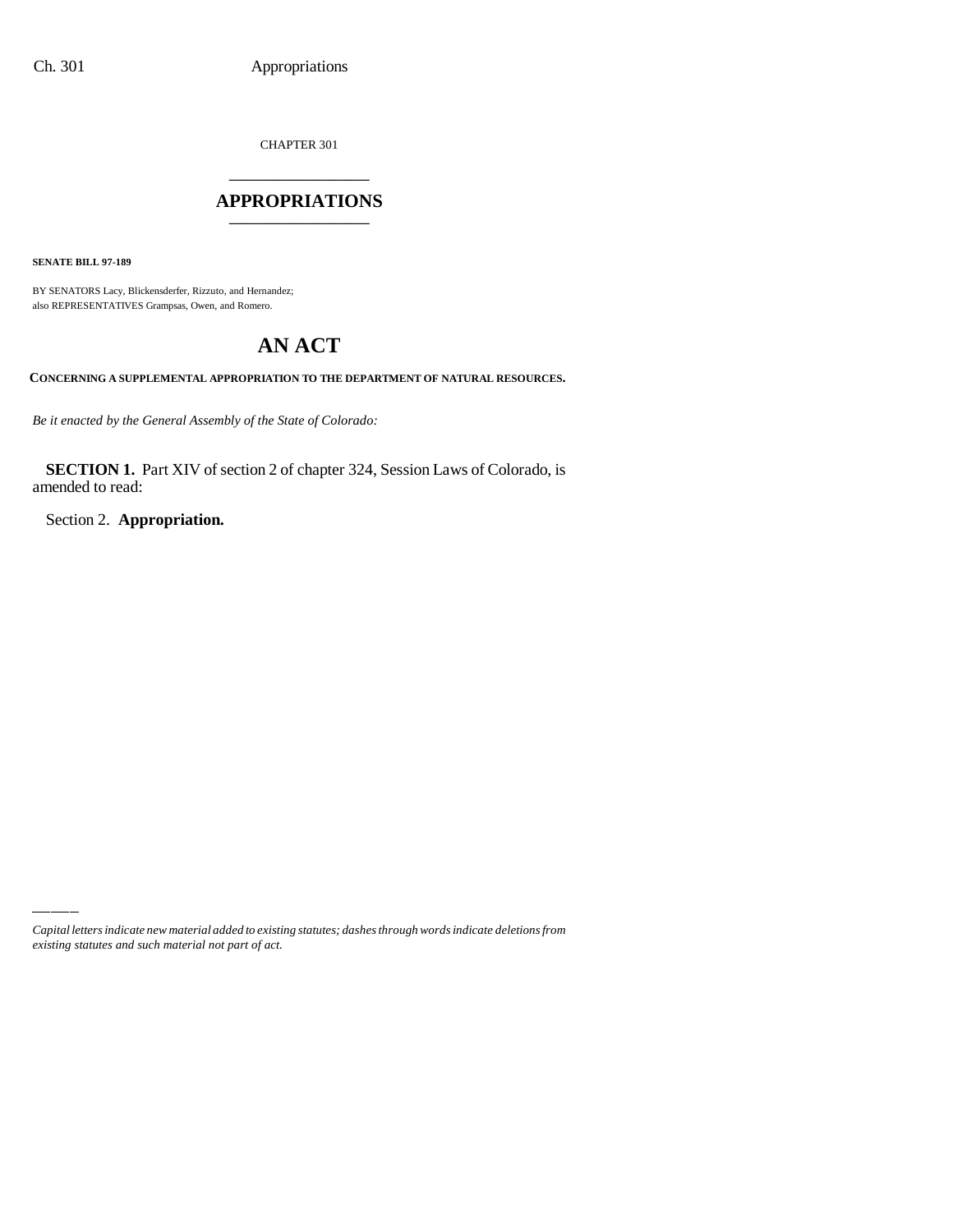|                 |       |                | APPROPRIATION FROM |              |               |                |  |  |  |
|-----------------|-------|----------------|--------------------|--------------|---------------|----------------|--|--|--|
|                 |       |                | <b>GENERAL</b>     |              | <b>CASH</b>   |                |  |  |  |
| ITEM &          |       | <b>GENERAL</b> | <b>FUND</b>        | CASH         | <b>FUNDS</b>  | <b>FEDERAL</b> |  |  |  |
| <b>SUBTOTAL</b> | TOTAL | <b>FUND</b>    | <b>EXEMPT</b>      | <b>FUNDS</b> | <b>EXEMPT</b> | <b>FUNDS</b>   |  |  |  |
|                 |       |                |                    |              |               |                |  |  |  |

#### **PART XIV DEPARTMENT OF NATURAL RESOURCES**

### **(1) EXECUTIVE DIRECTOR'S OFFICE**

| (A) Administration         |           |           |                          |                    |         |
|----------------------------|-----------|-----------|--------------------------|--------------------|---------|
| <b>Personal Services</b>   | 2,323,700 |           |                          | $2,323,700(T)^{a}$ |         |
|                            |           |           |                          | $(43.6$ FTE)       |         |
| Health, Life, and Dental   | 2,706,330 | 1,042,780 | $1,450,629$ <sup>b</sup> | $165.921^{\circ}$  | 47,000  |
| Short-term Disability      | 99,059    | 42,476    | 51,846 <sup>b</sup>      | $2,902^{\circ}$    | 1,835   |
| Salary Survey, Anniversary |           |           |                          |                    |         |
| Increases and Shift        |           |           |                          |                    |         |
| Differential               | 2,802,443 | 1,153,295 | $1,137,535^b$            | $183,610^{\circ}$  | 328,003 |
| Workers' Compensation      | 790.945   | 200,329   | 570.811 <sup>b</sup>     | 8.329c             | 11,476  |
| <b>Operating Expenses</b>  | 1,415,826 | 153,907   | $1,087,253^b$            | $169,002^{\circ}$  | 5,664   |
| Legal Services for 29,075  |           |           |                          |                    |         |
| 31,235 hours               | 1,379,516 | 710,153   | $361,785$ <sup>d</sup>   | $233,668$ °        | 73,910  |
|                            | 1,482,006 | 731,505   | $408,760$ <sup>d</sup>   | $267,831^e$        |         |
| Payment to Risk Management |           |           |                          |                    |         |
| and Property Funds         | 514,929   | 222,935   | 273,487 <sup>b</sup>     | $10,938^{\circ}$   | 7,569   |
| Vehicle Lease              |           |           |                          |                    |         |
| Payments                   | 1,611,258 | 843,860   | 705.240 <sup>b</sup>     | $16,406^{\circ}$   | 45,752  |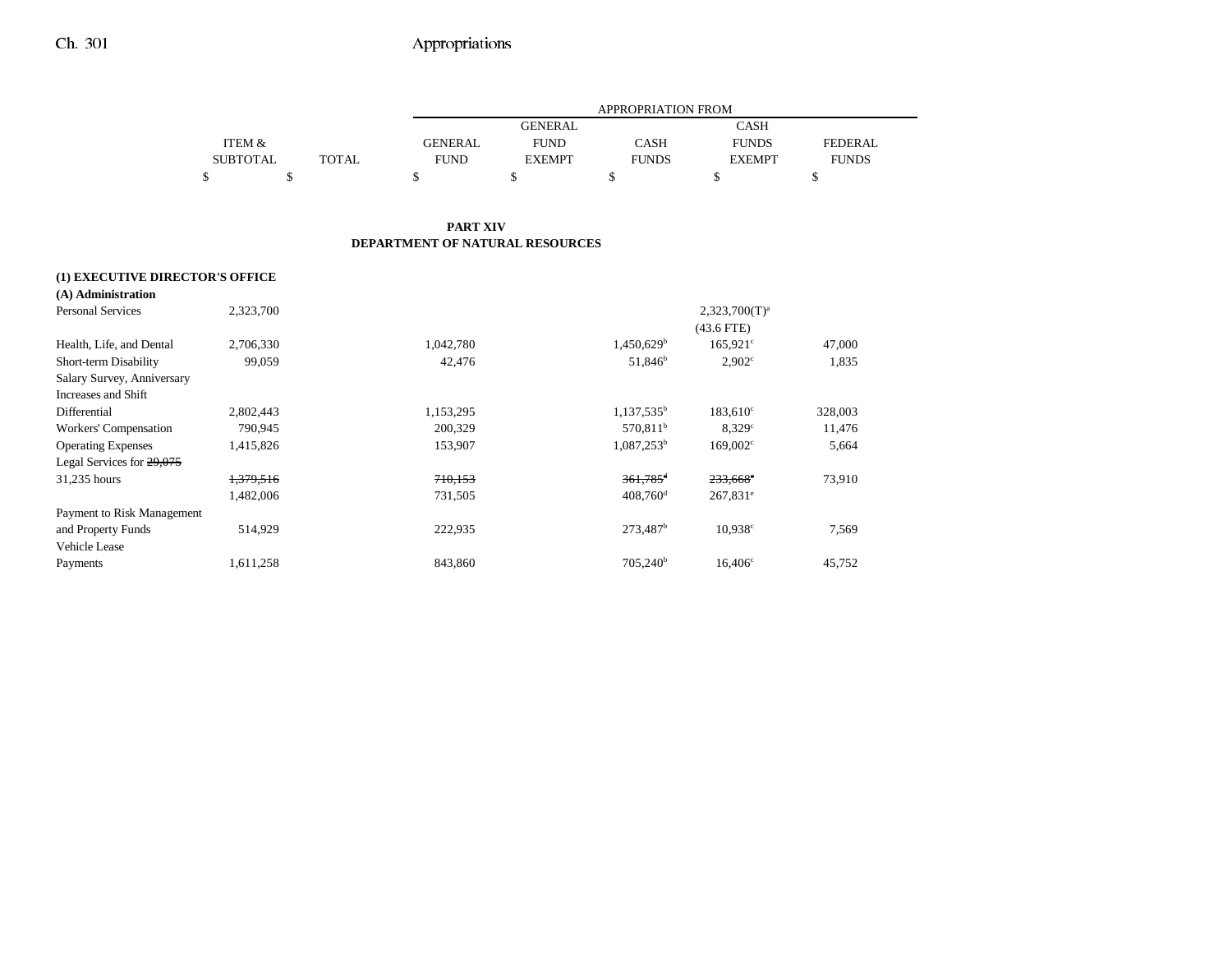| <b>Leased Space</b>    | 439,185    | 290,166 | 133.093 <sup>b</sup> | $12,739^{\circ}$  | 3,187  |
|------------------------|------------|---------|----------------------|-------------------|--------|
| Capitol Complex Leased |            |         |                      |                   |        |
| Space                  | 584,292    | 303,998 | 44.553 <sup>b</sup>  | $168.291^{\circ}$ | 67,450 |
|                        | 14,667,483 |         |                      |                   |        |
|                        | 14,769,973 |         |                      |                   |        |

<sup>a</sup> This amount shall be from statewide and departmental indirect cost recoveries.

<sup>b</sup> Of these amounts, \$74,454 shall be from the Land Board Administration Fund and \$5,379,993 shall be from various sources of cash.<br><sup>c</sup> Of these amounts, \$111,675 shall be from the Land Board Administration Fund and is de and \$508,481(T) shall be from statewide and departmental indirect cost recoveries.

 $d$  Of this amount,  $\frac{670.255}{1000}$  \$78,796 shall be from the Land Board Administration Fund,  $\frac{62.523}{1000}$  \$72,605 shall be from the Oil and Gas Conservation Fund, and \$229,007 \$250,359 shall be from the Wildlife Cash Fund.

<sup>e</sup> Of this amount, \$105,383 \$118,194 shall be from the Land Board Administration Fund and is derived from property sales, \$114,200 shall be from reserves in the Water Conservation Board Construction Fund, and \$14,085(T) shall be from statewide and departmental indirect cost recoveries. RECOVERIES, AND \$21,352 SHALL BE FROM RESERVES IN THE PARKS AND OUTDOOR RECREATION CASH FUND.

| (B) Information Technology Services |        |                        |                      |        |
|-------------------------------------|--------|------------------------|----------------------|--------|
| 877,114                             |        |                        | $877,114(T)^a$       |        |
|                                     |        |                        | $(15.0$ FTE)         |        |
| 19,505                              |        |                        | $19,505^{\rm a}$     |        |
|                                     |        |                        |                      |        |
| 211,709                             | 17,102 | $76,573$ <sup>b</sup>  | $H8,034^{\circ}$     |        |
| 155,709                             | 12,579 | 56,318 <sup>b</sup>    | $86,812^{\circ}$     |        |
| 393,477                             | 74,167 | $120,007$ <sup>b</sup> | $175,841$ °          | 23,462 |
| 439,477                             | 82,838 | 134.037 <sup>b</sup>   | 196,398 <sup>c</sup> | 26,204 |
| 1,501,805                           |        |                        |                      |        |
| 1,491,805                           |        |                        |                      |        |
|                                     |        |                        |                      |        |

a These amounts shall be from statewide and departmental indirect cost recoveries.

 $b$  Of these amounts, \$19,545 shall be from the Land Board Administration Fund and  $\frac{177,035}{177,035}$  \$170,810 shall be from various sources of cash.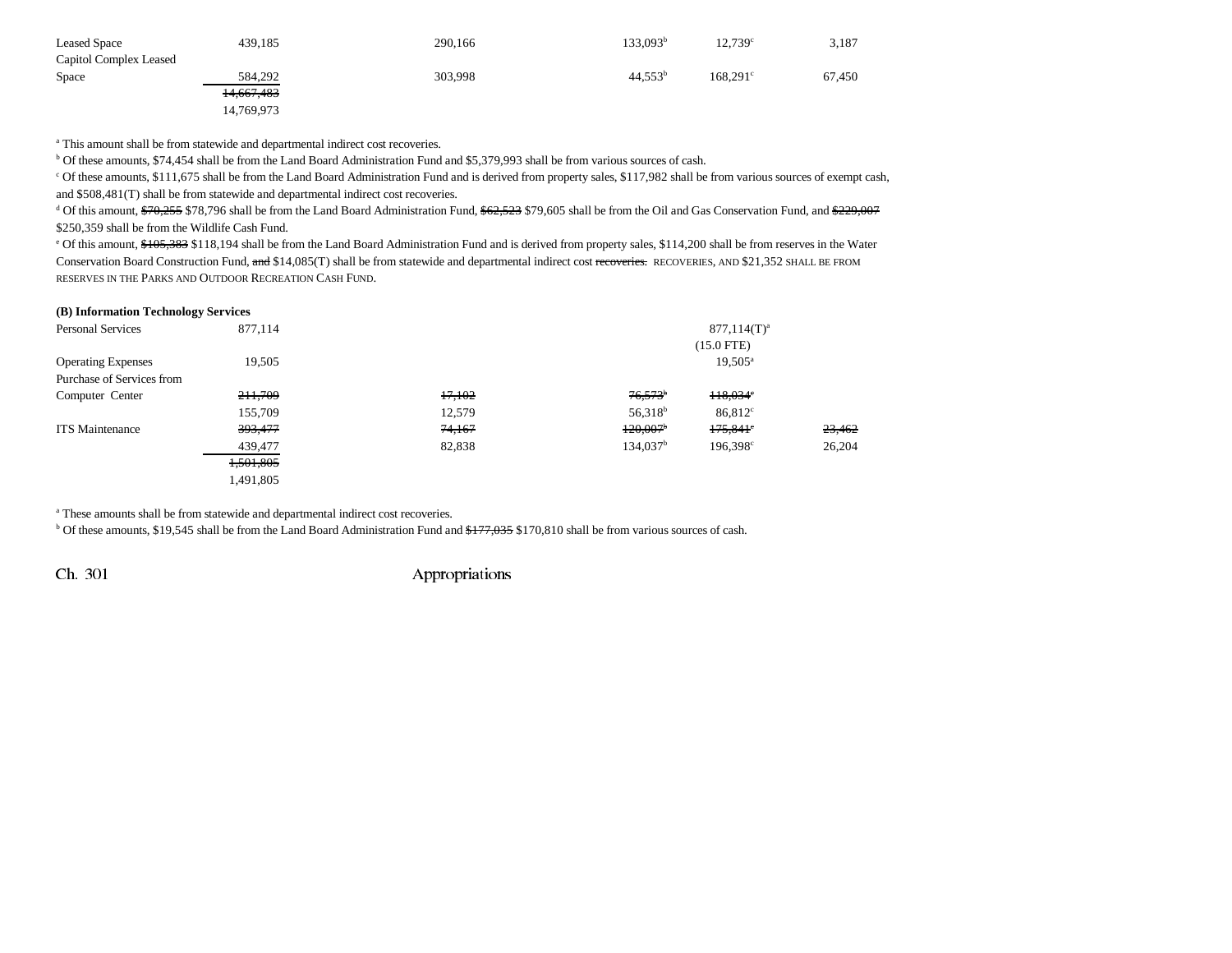|                 |       | APPROPRIATION FROM |               |              |               |                |  |  |
|-----------------|-------|--------------------|---------------|--------------|---------------|----------------|--|--|
|                 |       |                    | GENERAL       |              | CASH          |                |  |  |
| ITEM &          |       | GENERAL            | <b>FUND</b>   | CASH         | <b>FUNDS</b>  | <b>FEDERAL</b> |  |  |
| <b>SUBTOTAL</b> | TOTAL | <b>FUND</b>        | <b>EXEMPT</b> | <b>FUNDS</b> | <b>EXEMPT</b> | <b>FUNDS</b>   |  |  |
| ¢               |       |                    |               |              |               |                |  |  |

c Of these amounts, \$248,482(T) shall be from statewide and departmental indirect cost recoveries, \$29,317 shall be from the Land Board Administration Fund and shall be derived from property sales, and  $$16,076$  \$5,411 shall be from various sources of exempt cash.

| (C) Comprehensive                                                          |        |             |                  |               |        |
|----------------------------------------------------------------------------|--------|-------------|------------------|---------------|--------|
| <b>Environmental Response,</b>                                             |        |             |                  |               |        |
| <b>Compensation and Liability</b>                                          |        |             |                  |               |        |
| Act <sup>114</sup>                                                         | 20,000 |             |                  | $20,000(T)^a$ |        |
| <sup>a</sup> This amount shall be from the Department of Law.              |        |             |                  |               |        |
| (D) Resource Mitigation                                                    |        |             |                  |               |        |
| <b>Banking</b>                                                             | 15,000 |             | $15,000^{\rm a}$ |               |        |
| <sup>a</sup> This amount shall be from fees charged to project applicants. |        |             |                  |               |        |
| (E) EPA Wetlands Grant                                                     | 69,000 |             |                  |               | 69,000 |
| (F) Youth in Natural                                                       |        |             |                  |               |        |
| <b>Resources Program</b> <sup>121</sup>                                    | 91,493 | 91,493      |                  |               |        |
|                                                                            |        | $(2.0$ FTE) |                  |               |        |
| (G) Metadata                                                               |        |             |                  |               |        |
| <b>Clearinghouse</b>                                                       | 26,372 |             |                  | $26,372(T)^a$ |        |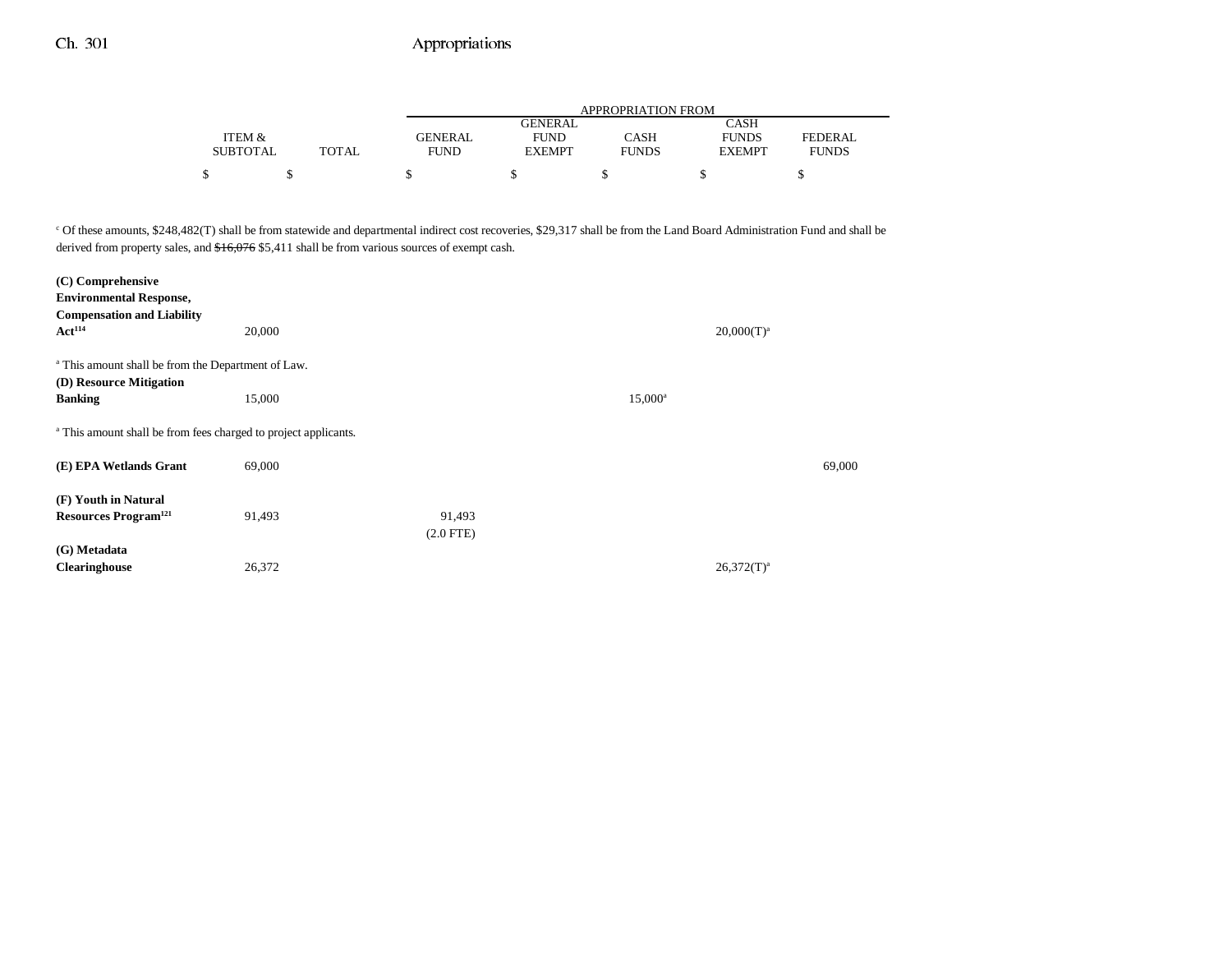a This amount shall be from various sources within the Department.

### 16,391,153

16,483,643

| (2) MINERALS AND GEOLOGY  |                           |            |                  |                        |
|---------------------------|---------------------------|------------|------------------|------------------------|
| (A) Coal Land Reclamation |                           |            |                  |                        |
| Program Expenses          | 1,501,810<br>$(25.0$ FTE) | 330,242(M) |                  | 1,171,568 <sup>a</sup> |
| <b>Indirect Cost</b>      |                           |            |                  |                        |
| Assessment                | 183,184                   |            | $45.796^{\rm b}$ | 137,388 <sup>c</sup>   |
|                           | 1,684,994                 |            |                  |                        |

a This amount shall be from the Office of Surface Mining.

b Of this amount, \$4,305 shall be from fees and \$41,491 shall be from the Mined Land Reclamation Fund.

c This amount shall be from the Office of Surface Mining and the Mine Safety and Health Administration.

| (B) Inactive Mines           |                 |                |         |
|------------------------------|-----------------|----------------|---------|
| Program                      | 500,000         |                |         |
|                              | $(12.6$ FTE $)$ |                |         |
| <b>Abandoned Mine Safety</b> | 111,655         |                |         |
|                              | $(0.2$ FTE $)$  |                |         |
|                              | 611,655         | 111,655        | 500,000 |
| (C) Minerals                 |                 |                |         |
| Personal Services            | 1,189,494       |                |         |
|                              | $(22.9$ FTE)    |                |         |
| <b>Operating Expenses</b>    | 118,896         |                |         |
| Aerial Photography           | 13,533          |                |         |
|                              |                 |                |         |
| Ch. 301                      |                 | Appropriations |         |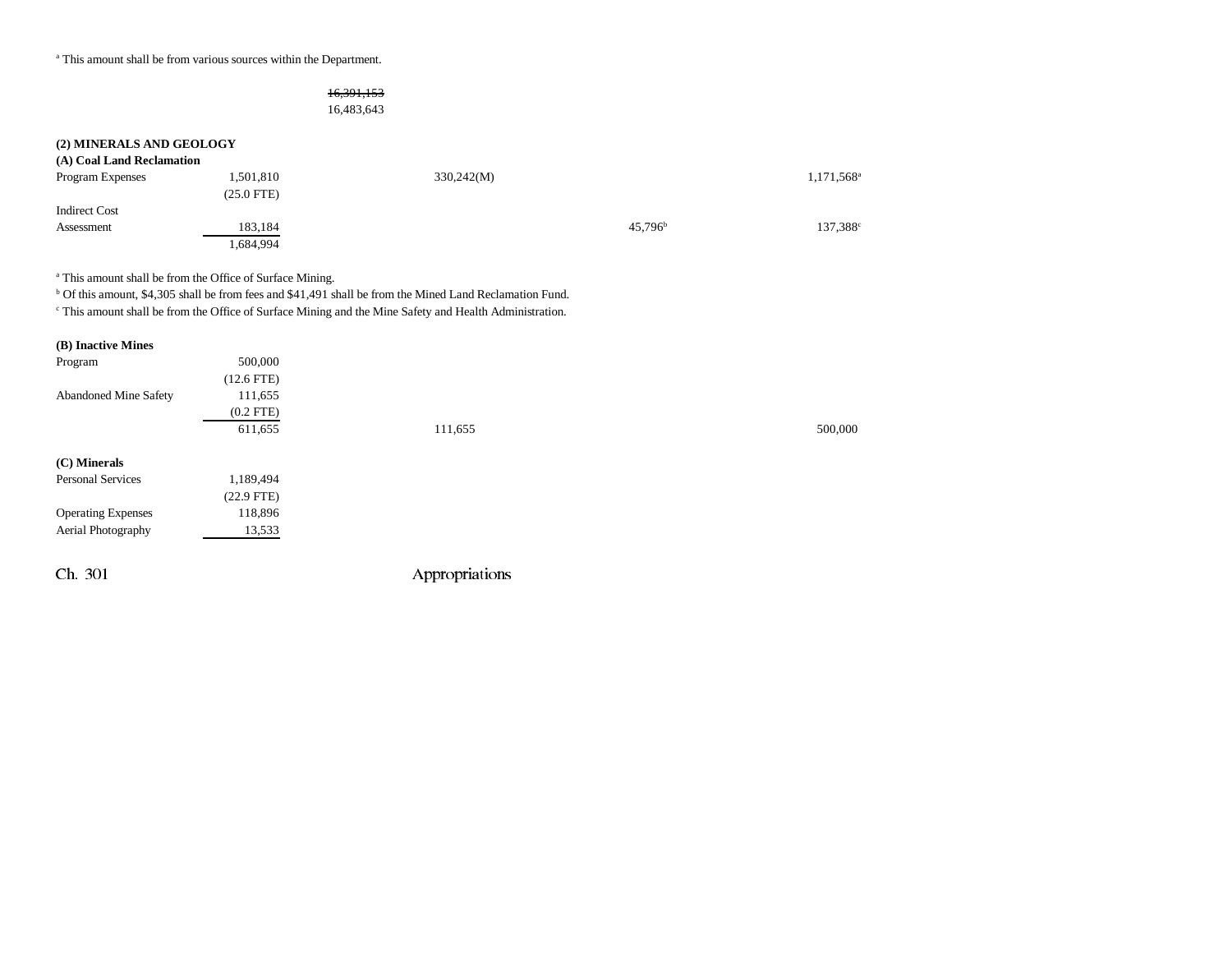|                                                                                                                                                                    |                                      |              | <b>APPROPRIATION FROM</b>     |                                                |                                    |                                              |                                |  |
|--------------------------------------------------------------------------------------------------------------------------------------------------------------------|--------------------------------------|--------------|-------------------------------|------------------------------------------------|------------------------------------|----------------------------------------------|--------------------------------|--|
|                                                                                                                                                                    | ITEM &<br><b>SUBTOTAL</b>            | <b>TOTAL</b> | <b>GENERAL</b><br><b>FUND</b> | <b>GENERAL</b><br><b>FUND</b><br><b>EXEMPT</b> | CASH<br><b>FUNDS</b>               | <b>CASH</b><br><b>FUNDS</b><br><b>EXEMPT</b> | <b>FEDERAL</b><br><b>FUNDS</b> |  |
|                                                                                                                                                                    | \$                                   | \$           | \$                            | \$                                             | \$                                 | \$                                           | \$                             |  |
|                                                                                                                                                                    | 1,321,923                            |              | 515,588                       |                                                | $776,335^{\circ}$                  | 30,000 <sup>b</sup>                          |                                |  |
| <sup>a</sup> This amount shall be from the Mined Land Reclamation Fund.<br><sup>b</sup> This amount shall be from the reserves in the Mined Land Reclamation Fund. |                                      |              |                               |                                                |                                    |                                              |                                |  |
| (D) Mines Program<br>Colorado and Federal Mine                                                                                                                     |                                      |              |                               |                                                |                                    |                                              |                                |  |
| Safety Program                                                                                                                                                     | 273,758                              |              | 109,304<br>$(1.0$ FTE)        |                                                | $13,392^{\rm a}$<br>$(0.5$ FTE $)$ |                                              | 151,062<br>$(3.3$ FTE)         |  |
| <b>Blaster Certification Program</b>                                                                                                                               | 100,652<br>$(1.0$ FTE $)$<br>374,410 |              | 17,612(M)                     |                                                |                                    | $3,525^b$                                    | 79,515                         |  |
| 2.0001<br>$\sim$ $\sim$ $\sim$ $\sim$ $\sim$ $\sim$ $\sim$                                                                                                         |                                      |              |                               |                                                |                                    |                                              |                                |  |

a This amount shall be from fees.

 $^{\rm b}$  This amount shall be from reserves in the <del>Mined Land Reclamation Fund.</del> MINE SAFETY CASH FUND.

3,992,982

**(3) GEOLOGICAL SURVEY** General Fund Programs 357,412 357,412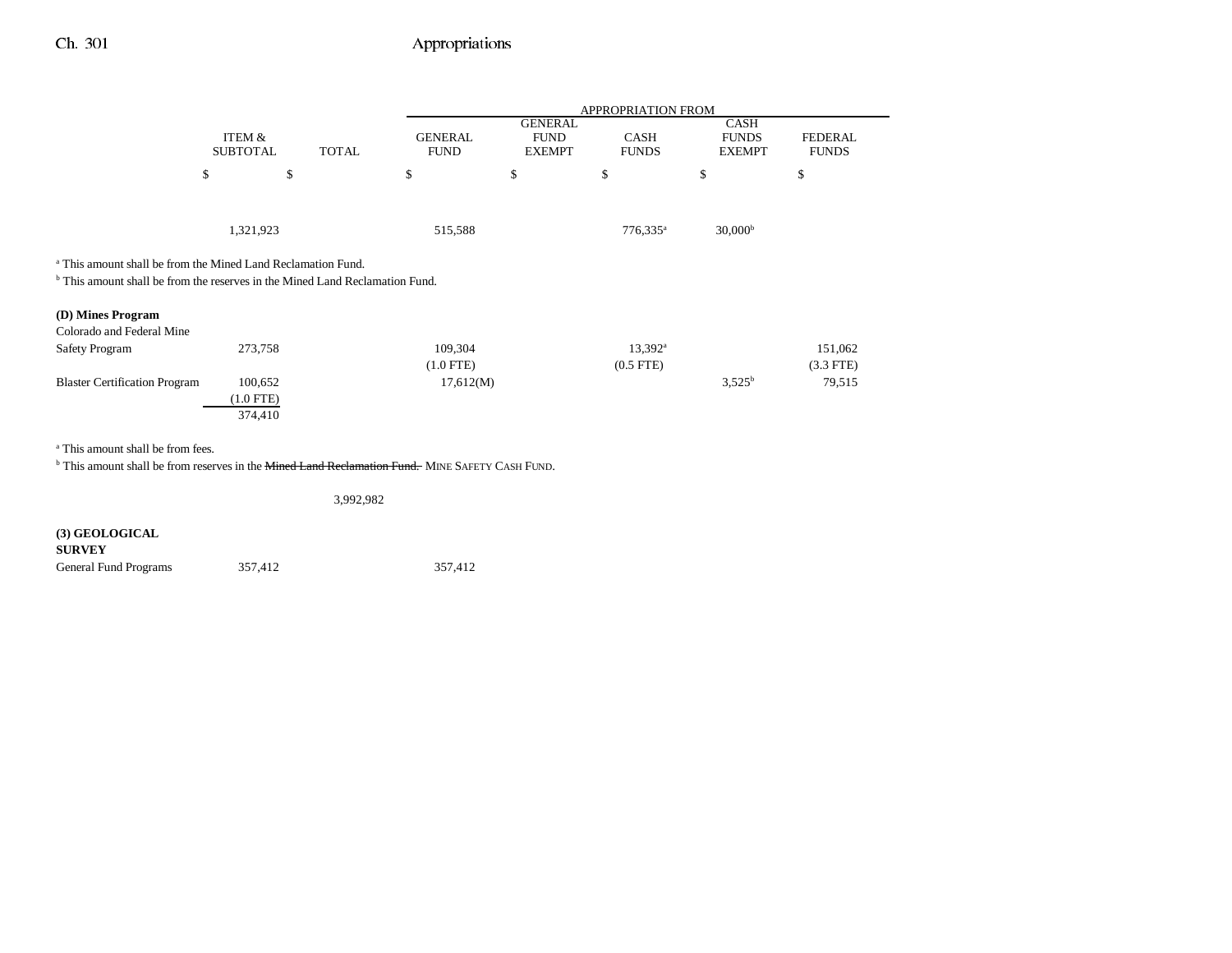|                                 |         |           | $(4.6$ FTE $)$ |                      |                           |                |
|---------------------------------|---------|-----------|----------------|----------------------|---------------------------|----------------|
| Cash Funds Programs             | 944,228 |           |                | 328,124 <sup>a</sup> | $616,104(T)$ <sup>b</sup> |                |
|                                 |         |           |                | $(4.8$ FTE)          | $(12.8$ FTE)              |                |
| Geological Survey Mapping       | 145,638 |           | 72,819(M)      |                      |                           | 72,819         |
|                                 |         |           | $(1.0$ FTE $)$ |                      |                           | $(1.5$ FTE)    |
| Colorado Avalanche              |         |           |                |                      |                           |                |
| <b>Information Center</b>       | 367,371 |           |                | $4,800^\circ$        | $287,571$ <sup>d</sup>    | 75,000         |
|                                 |         |           |                |                      | $(5.3$ FTE)               | $(2.0$ FTE $)$ |
| <b>Federal Funded Programs</b>  | 300,029 |           |                |                      |                           | 300,029        |
|                                 |         |           |                |                      |                           | $(5.0$ FTE)    |
| <b>Indirect Cost Assessment</b> | 25,046  |           |                |                      |                           | 25,046         |
|                                 |         | 2,139,724 |                |                      |                           |                |

a This amount shall be from fees.

 $<sup>b</sup>$  This amount shall be from the Department of Transportation and other state agencies.</sup>

c Of this amount, \$2,000 shall be from the Snowmobile Fund, and \$2,800 shall be from the sale of avalanche products.

 $d$  Of this amount \$40,000 shall be from grants and donations from various sources, and \$247,571(T) shall be from the non-appropriated budget from the Colorado Department of Transportation.

### **(4) OIL AND GAS CONSERVATION COMMISSION**

| 1,185,063 | $1,185,063^{\circ}$    |             |
|-----------|------------------------|-------------|
|           | $(24.0$ FTE)           |             |
| 96,887    | $96,887$ <sup>a</sup>  |             |
| 13,721    | $13,721^b$             |             |
| 138,144   | $131,541$ <sup>a</sup> | 6,603       |
| 1,988     | 1,988 <sup>a</sup>     |             |
| 90,910    |                        | 90,910      |
|           |                        | $(2.0$ FTE) |
| 110,047   | $110,047$ <sup>a</sup> |             |
|           | $(3.0$ FTE)            |             |
|           |                        |             |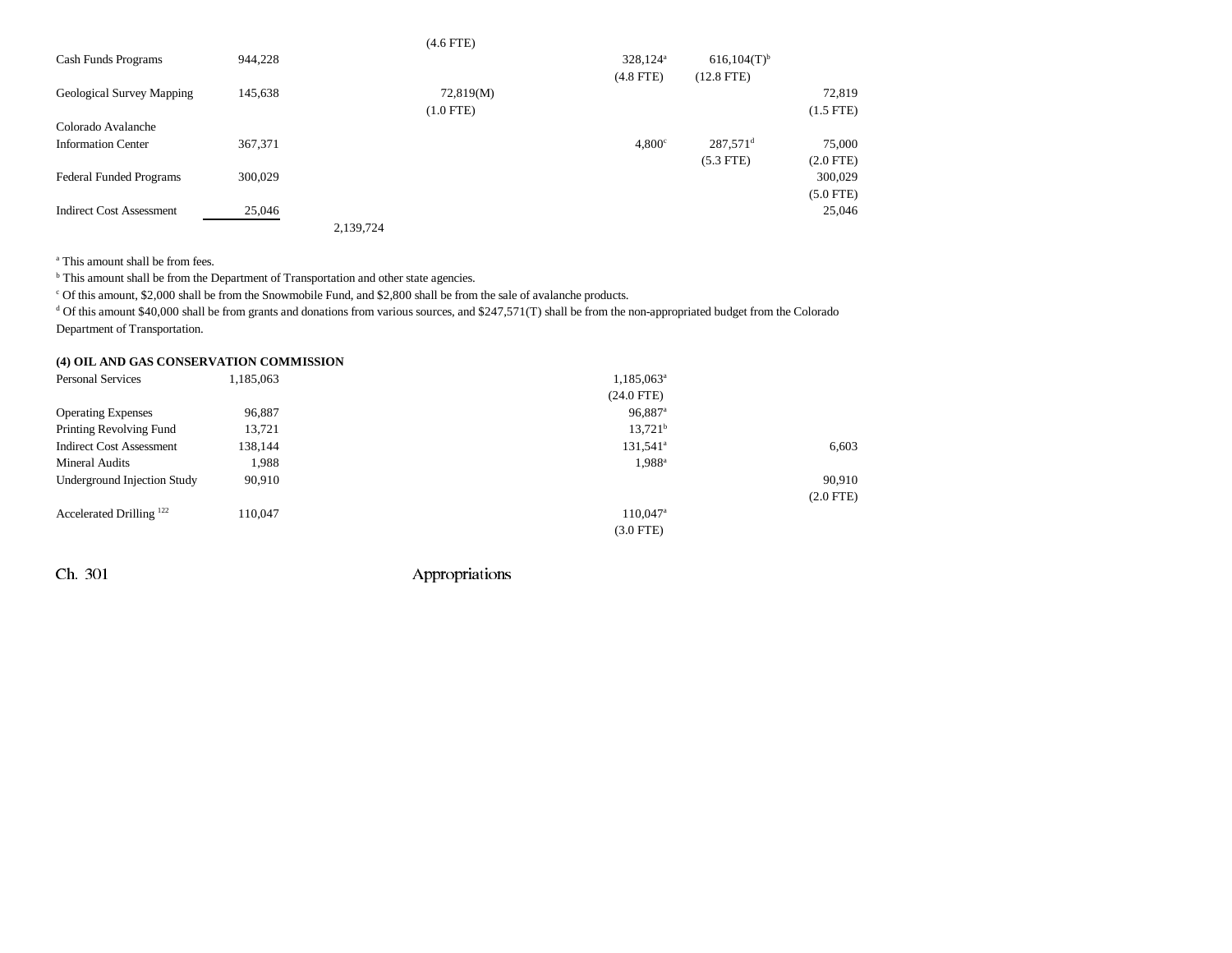$\overline{\phantom{a}}$ 

|                                                                             |                 |              |             | APPROPRIATION FROM |                               |                        |                |  |
|-----------------------------------------------------------------------------|-----------------|--------------|-------------|--------------------|-------------------------------|------------------------|----------------|--|
|                                                                             |                 |              |             |                    | <b>GENERAL</b>                | CASH                   |                |  |
|                                                                             | ITEM &          |              |             | <b>GENERAL</b>     | <b>FUND</b><br><b>CASH</b>    | <b>FUNDS</b>           | <b>FEDERAL</b> |  |
|                                                                             | <b>SUBTOTAL</b> | <b>TOTAL</b> | <b>FUND</b> |                    | <b>EXEMPT</b><br><b>FUNDS</b> | <b>EXEMPT</b>          | <b>FUNDS</b>   |  |
|                                                                             | \$              | \$           | \$          | \$                 | \$                            | \$                     | \$             |  |
|                                                                             |                 |              |             |                    |                               |                        |                |  |
|                                                                             |                 |              |             |                    |                               |                        |                |  |
| Well Reclamation and                                                        |                 |              |             |                    |                               |                        |                |  |
| Plugging and Abandonment                                                    | 110,000         |              |             |                    | $110,000$ <sup>c</sup>        |                        |                |  |
| <b>Environmental Assistance</b>                                             |                 |              |             |                    |                               |                        |                |  |
| Projects                                                                    | 90,000          |              |             |                    |                               | $90,000$ <sup>c</sup>  |                |  |
| <b>Expanded Activity Personal</b>                                           |                 |              |             |                    |                               |                        |                |  |
| Services                                                                    | 211,684         |              |             |                    |                               | $211,684$ <sup>d</sup> |                |  |
|                                                                             |                 |              |             |                    |                               | $(4.0$ FTE)            |                |  |
| <b>Expanded Activity Operating</b>                                          |                 |              |             |                    |                               |                        |                |  |
| <b>Expenses</b>                                                             | 41,249          |              |             |                    |                               | $41,249$ <sup>d</sup>  |                |  |
|                                                                             |                 |              | 2,089,693   |                    |                               |                        |                |  |
|                                                                             |                 |              |             |                    |                               |                        |                |  |
| <sup>a</sup> These amounts shall be from the Oil and Gas Conservation Fund. |                 |              |             |                    |                               |                        |                |  |
| <sup>b</sup> This amount shall be from the sale of publications.            |                 |              |             |                    |                               |                        |                |  |

 $^{\mathrm{c}}$  These amounts shall be from the Oil and Gas Environmental Response Fund.

d These amounts shall be from the reserves in the Oil and Gas Environmental Response Fund.

### **(5) STATE BOARD OF LAND COMMISSIONERS**

| <b>Personal Services</b>  | 1,340,875  | 536.350 <sup>a</sup>  | $804.525^{\circ}$   |
|---------------------------|------------|-----------------------|---------------------|
|                           | (29.0 FTE) |                       |                     |
| <b>Operating Expenses</b> | 60.642     | $24.257$ <sup>a</sup> | $36.385^b$          |
| Mineral Audits            | 41.314     | $16.526^{\circ}$      | 24.788 <sup>b</sup> |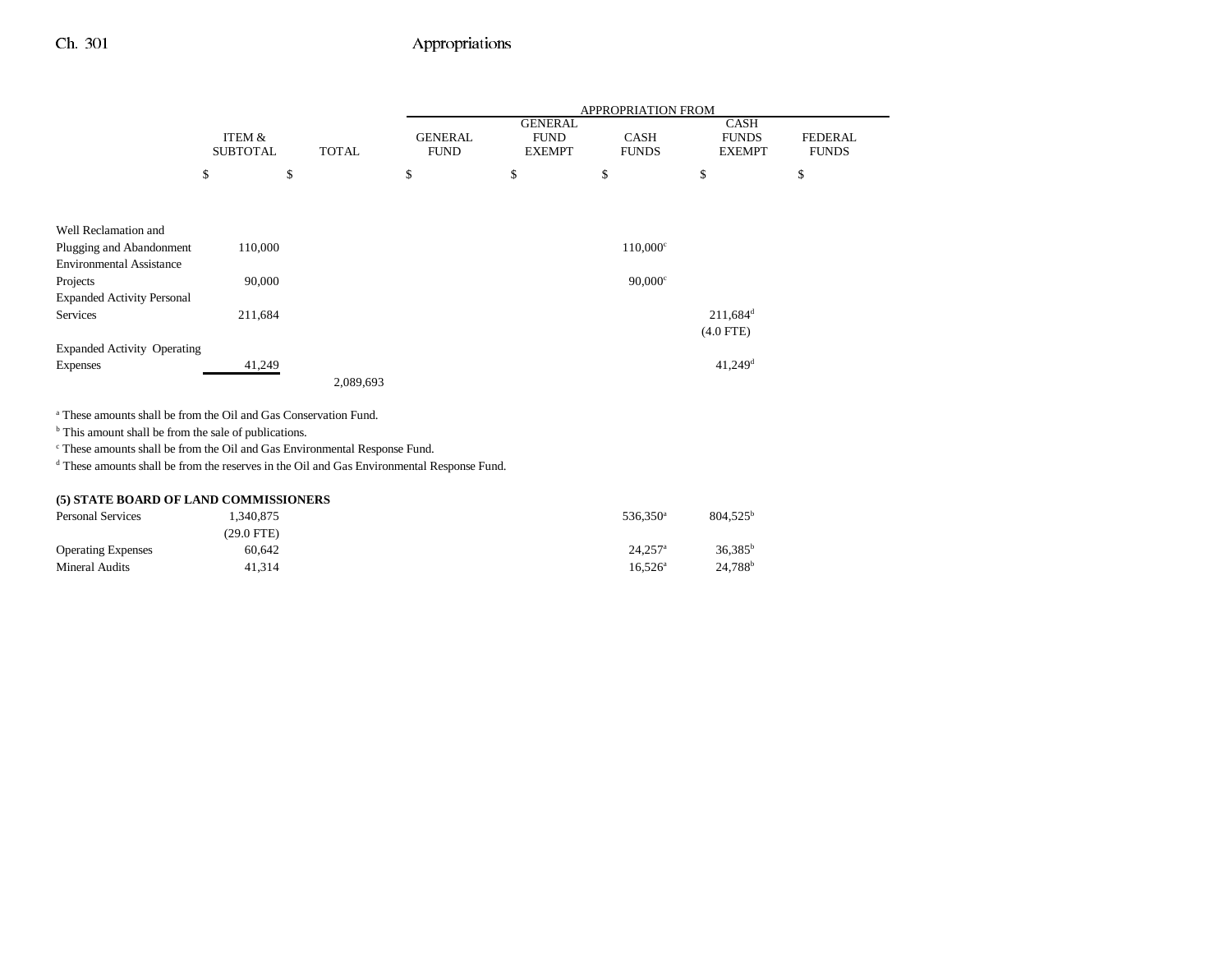| Land and Water Management           |         |           |                     |                      |
|-------------------------------------|---------|-----------|---------------------|----------------------|
| Fund                                | 75,000  |           | $75.000^{\circ}$    |                      |
| Timber Sales Management             | 10.000  |           | $4.000^{\rm a}$     | 6.000 <sup>b</sup>   |
| <b>Indirect Cost Assessment</b>     | 98.882  |           | $39.553^{\circ}$    | 59.329 <sup>b</sup>  |
| <b>State Trust Land Evaluations</b> | 219.698 |           | 87.879 <sup>a</sup> | 131.819 <sup>b</sup> |
|                                     |         | 1.846.411 |                     |                      |

a These amounts shall be from the Land Board Administration Fund.

**b** These amounts shall be from the Land Board Administration Fund and are derived from property sales.

c This amount shall be from the Land and Water Management Fund.

| (6) PARKS AND OUTDOOR RECREATION<br>(A) Administration |                |           |                          |                          |        |
|--------------------------------------------------------|----------------|-----------|--------------------------|--------------------------|--------|
| <b>Established State Parks</b>                         | 13,623,892     | 3,845,145 | $9,024,941$ <sup>*</sup> | 720,806 <sup>b</sup>     | 33,000 |
|                                                        | 13,685,333     |           | $9,086,382$ <sup>a</sup> |                          |        |
|                                                        | (173.7 FTE)    |           |                          |                          |        |
| New State Parks                                        | 80,767         | 33,072    | $47,695$ <sup>*</sup>    |                          |        |
|                                                        | $(0.8$ FTE $)$ |           |                          |                          |        |
| Great Outdoors Colorado                                |                |           |                          |                          |        |
| Board Grants <sup>123</sup>                            | 3,500,000      |           |                          | $3,500,000$ <sup>c</sup> |        |
|                                                        |                |           |                          | $(6.7$ FTE)              |        |
|                                                        | 17,204,659     |           |                          |                          |        |
|                                                        | 17,185,333     |           |                          |                          |        |

<sup>a</sup> These amounts THIS AMOUNT shall be from the Parks and Outdoor Recreation Cash Fund. This amount may be offset with federal funds for the net operating deficit of Paonia, Vega, Rifle Gap, Crawford, and Navajo State parks available pursuant to a cost sharing agreement with the Federal Bureau of Reclamation.

<sup>b</sup> Of this amount, \$505,806 shall be from Lottery proceeds, including reserves from prior years, and is shown for informational purposes only, \$170,000 shall be from the

Land Board Internal Improvement Trust Fund and Saline Trust Fund, and \$45,000 shall be from the Snowmobile Fund.

c This amount shall be from the Great Outdoors Colorado Board and is shown for informational purposes only.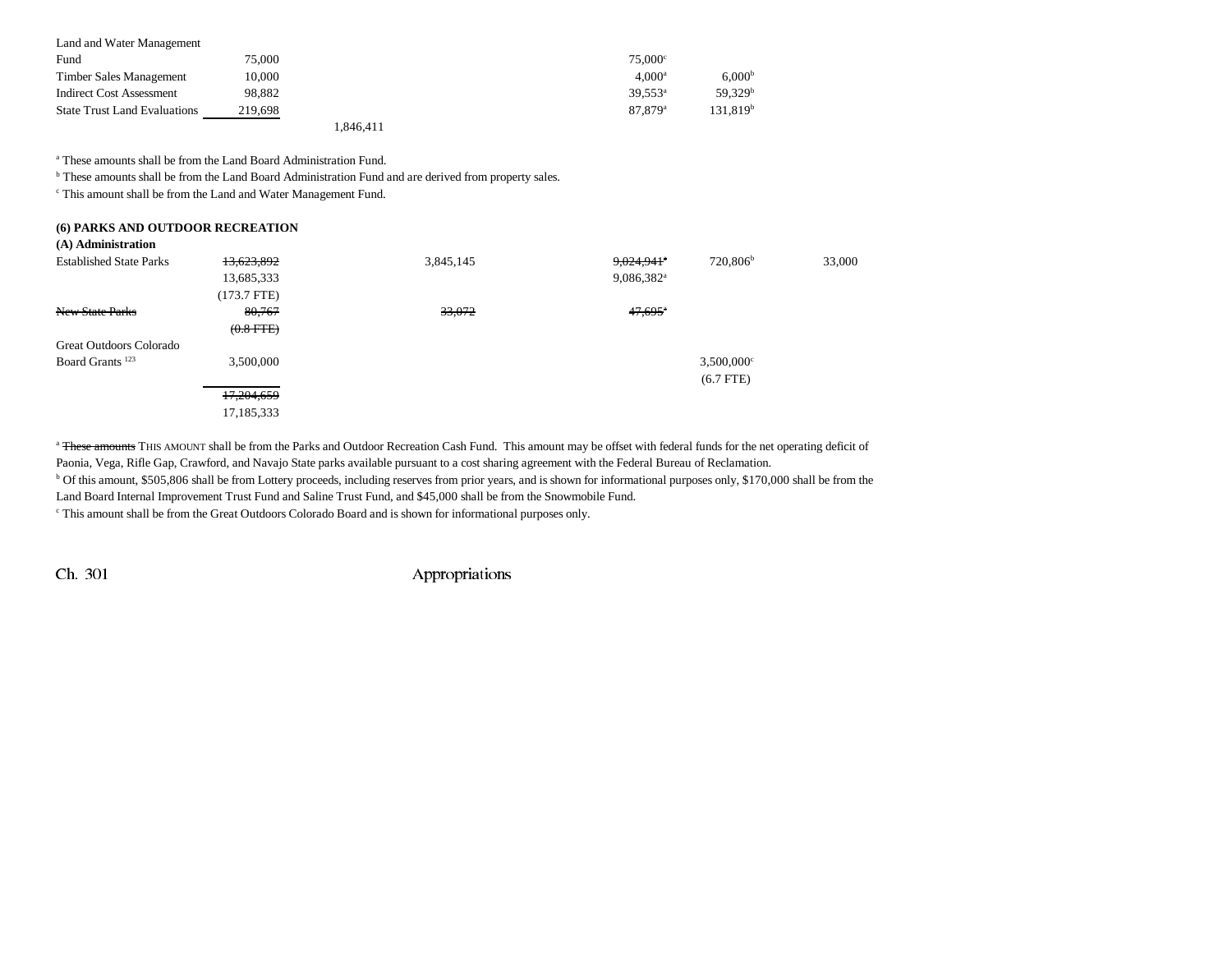|                                    |                 |              | <b>APPROPRIATION FROM</b> |                               |                      |                             |                |
|------------------------------------|-----------------|--------------|---------------------------|-------------------------------|----------------------|-----------------------------|----------------|
|                                    | ITEM &          |              | <b>GENERAL</b>            | <b>GENERAL</b><br><b>FUND</b> | <b>CASH</b>          | <b>CASH</b><br><b>FUNDS</b> | <b>FEDERAL</b> |
|                                    | <b>SUBTOTAL</b> | <b>TOTAL</b> | <b>FUND</b>               | <b>EXEMPT</b>                 | <b>FUNDS</b>         | <b>EXEMPT</b>               | <b>FUNDS</b>   |
|                                    | \$              | \$           | \$                        | \$                            | \$                   | \$                          | \$             |
|                                    |                 |              |                           |                               |                      |                             |                |
|                                    |                 |              |                           |                               |                      |                             |                |
| (B) Special Purpose                |                 |              |                           |                               |                      |                             |                |
| Snowmobile Program                 | 319,842         |              |                           |                               | 319,842 <sup>a</sup> |                             |                |
| <b>River Outfitters Regulation</b> | 50,788          |              |                           |                               | $44,810^{b}$         | 5,978 <sup>c</sup>          |                |
| Off-Highway Vehicle                |                 |              |                           |                               |                      |                             |                |
| Program                            | 168,463         |              |                           |                               | $168,463^d$          |                             |                |
|                                    |                 |              |                           |                               | $(1.5$ FTE)          |                             |                |
| <b>Federal Grants</b>              | 277,677         |              |                           |                               |                      |                             | 277,677        |
| <b>Indirect Cost Assessment</b>    | 543,861         |              |                           |                               | 543,861 <sup>e</sup> |                             |                |
| <b>State Trails System</b>         | 36,500          |              |                           |                               |                      |                             | 36,500         |
|                                    | 1,397,131       |              |                           |                               |                      |                             |                |

a This amount shall be from the Snowmobile Fund.

<sup>b</sup> This amount shall be from the River Outfitters Fund.

c This amount shall be from reserves in the River Outfitters Fund.

d This amount shall be from off-highway-vehicle registration fees.

e This amount shall be from the Parks and Outdoor Recreation Cash Fund.

18,601,790

18,582,464

**(7) WATER CONSERVATION BOARD**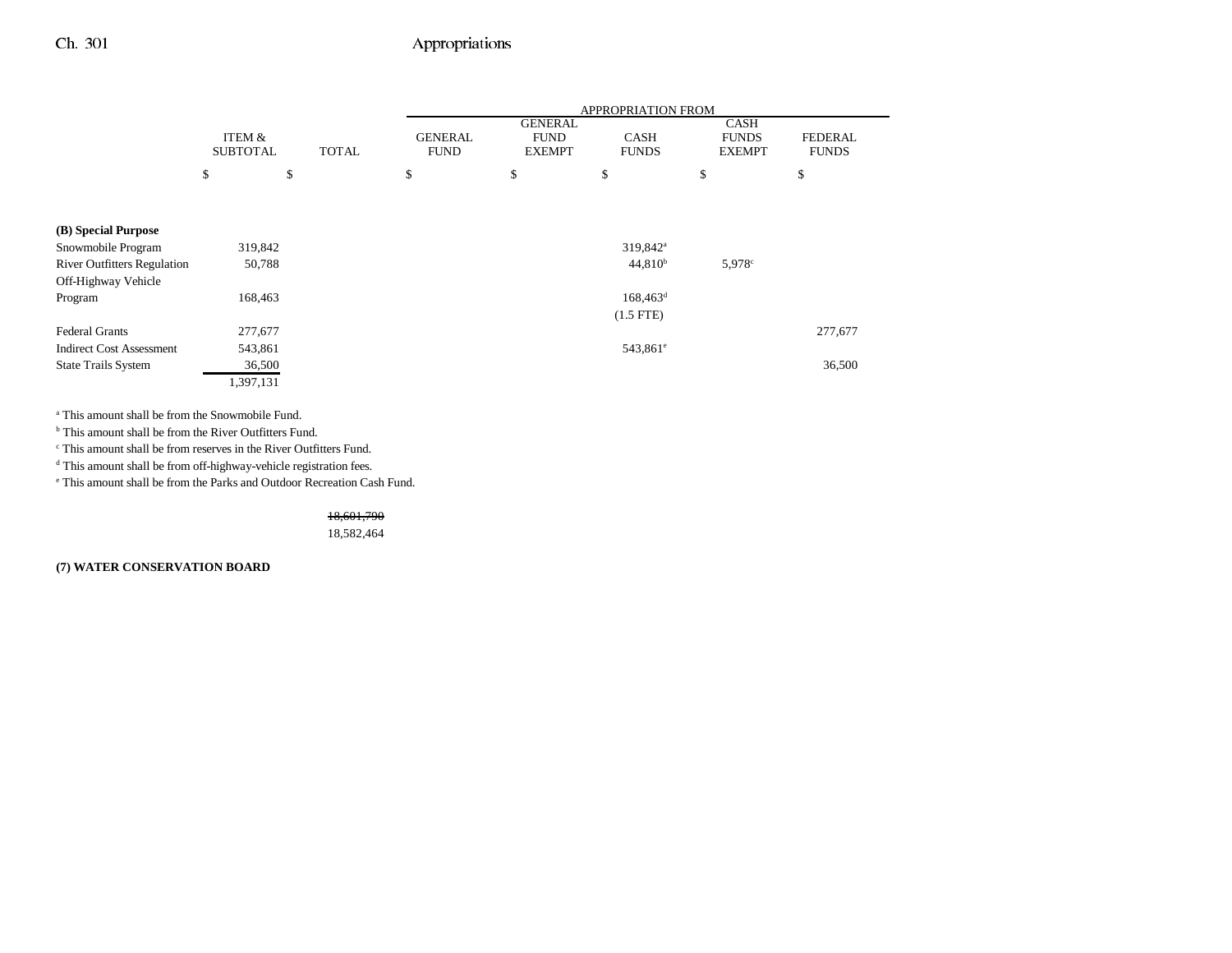| (A) Administration                                                                                                                                                     |              |           |                    |                        |             |
|------------------------------------------------------------------------------------------------------------------------------------------------------------------------|--------------|-----------|--------------------|------------------------|-------------|
| Personal Services                                                                                                                                                      | 1,758,521    |           |                    |                        |             |
|                                                                                                                                                                        | $(27.0$ FTE) |           |                    |                        |             |
| <b>Operating Expenses</b>                                                                                                                                              | 82,929       |           |                    |                        |             |
| <b>Interstate Compacts</b>                                                                                                                                             | 259,206      |           |                    |                        |             |
| Western States Water Council                                                                                                                                           |              |           |                    |                        |             |
| Dues                                                                                                                                                                   | 23,000       |           |                    |                        |             |
|                                                                                                                                                                        | 2,123,656    | 1,061,828 |                    | 1,061,828 <sup>a</sup> |             |
| <sup>a</sup> Of this amount, \$765,801 shall be from reserves in the Water Conservation Board Construction Fund and \$296,027(T) shall be from the Wildlife Cash Fund. |              |           |                    |                        |             |
| (B) Special Purpose<br>Federal Emergency                                                                                                                               |              |           |                    |                        |             |
| Management Assistance                                                                                                                                                  | 82,000       |           |                    |                        | 82,000      |
|                                                                                                                                                                        |              |           |                    |                        | $(1.0$ FTE) |
| Dam Site Inventory                                                                                                                                                     | 4,750        |           |                    | $4,750^{\circ}$        |             |
| <b>Indirect Cost Assessment</b>                                                                                                                                        | 195,352      |           |                    | $195,352^{\rm a}$      |             |
| <b>Weather Modification</b>                                                                                                                                            | 7,100        |           | 7,100 <sup>b</sup> |                        |             |
| <b>Water Conservation Program</b>                                                                                                                                      | 132,858      |           |                    | 132,858 <sup>a</sup>   |             |
|                                                                                                                                                                        |              |           |                    | $(2.5$ FTE $)$         |             |

a These amounts shall be from reserves in the Water Conservation Board Construction Fund.

 $^{\rm b}$  This amount shall be from weather modification application fees.

### 2,545,716

| <b>(8) WATER RESOURCES DIVISION<sup>124</sup></b> |            |                       |  |  |
|---------------------------------------------------|------------|-----------------------|--|--|
| Personal Services                                 | 10.675.438 | 10.675.438            |  |  |
|                                                   |            | $(218.1 \text{ FTE})$ |  |  |
|                                                   |            |                       |  |  |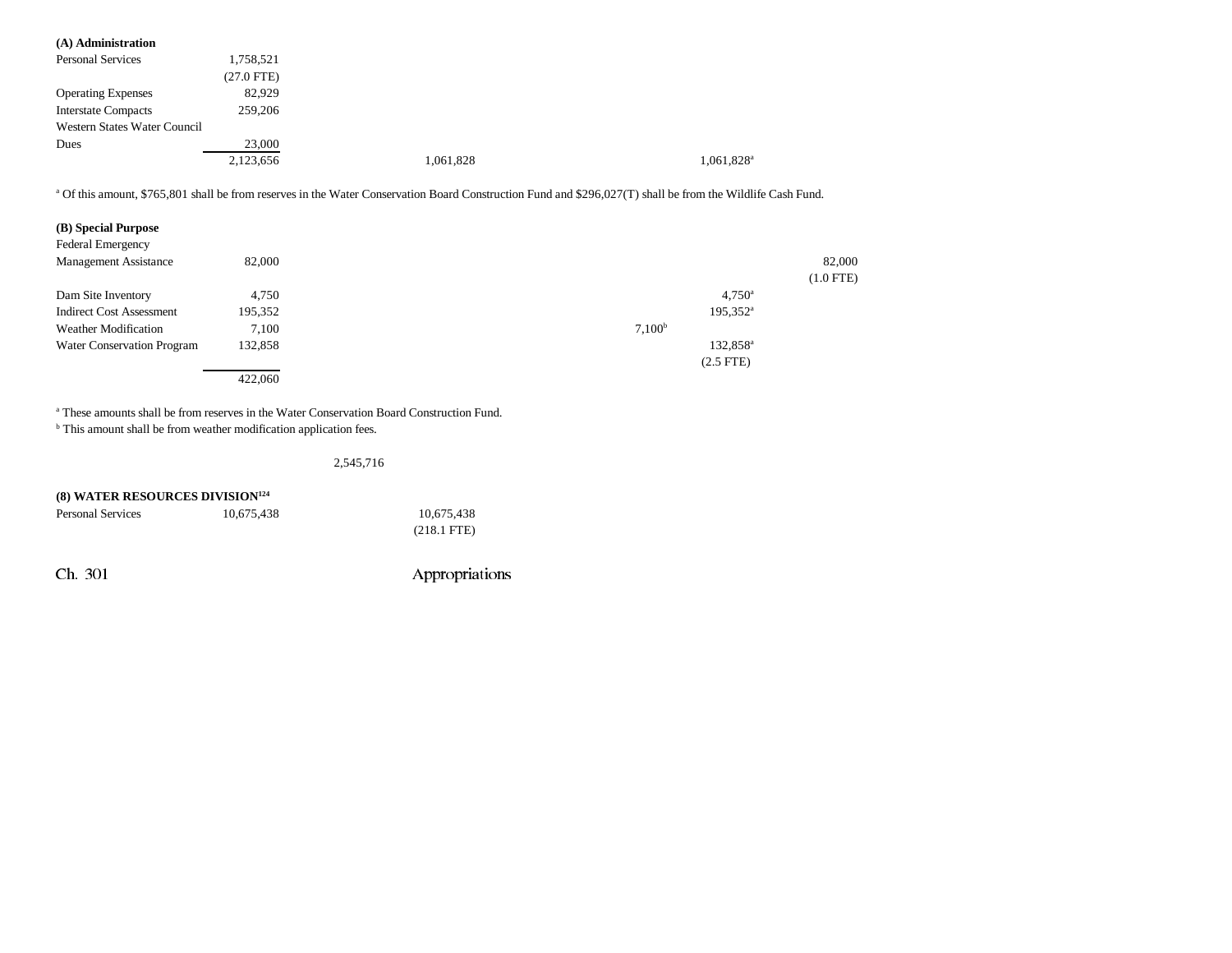|                                 |                                      |              |                               |                                                | APPROPRIATION FROM   |                                       |                                |
|---------------------------------|--------------------------------------|--------------|-------------------------------|------------------------------------------------|----------------------|---------------------------------------|--------------------------------|
|                                 | <b>ITEM &amp;</b><br><b>SUBTOTAL</b> | <b>TOTAL</b> | <b>GENERAL</b><br><b>FUND</b> | <b>GENERAL</b><br><b>FUND</b><br><b>EXEMPT</b> | CASH<br><b>FUNDS</b> | CASH<br><b>FUNDS</b><br><b>EXEMPT</b> | <b>FEDERAL</b><br><b>FUNDS</b> |
|                                 | \$                                   | \$           | \$                            | \$                                             | \$                   | \$                                    | \$                             |
|                                 |                                      |              |                               |                                                |                      |                                       |                                |
| <b>Water Commissioner</b>       |                                      |              |                               |                                                |                      |                                       |                                |
| Overtime                        | 206,931                              |              | 206,931                       |                                                |                      |                                       |                                |
| <b>ARKANSAS RIVER</b>           |                                      |              |                               |                                                |                      |                                       |                                |
| $\mbox{LITIGATION}^{124a}$      | 166,000                              |              | 166,000                       |                                                |                      |                                       |                                |
| <b>Operating Expenses</b>       | 594,200                              |              | 594,200                       |                                                |                      |                                       |                                |
| <b>Interstate Compacts</b>      | 48,489                               |              | 48,489                        |                                                |                      |                                       |                                |
| Water Rights Tabulation         | 8,633                                |              | 8,633                         |                                                |                      |                                       |                                |
| Water Data Bank                 | 224,875                              |              | 174,983                       |                                                | 44,850 <sup>a</sup>  | $5,042^b$                             |                                |
|                                 | $(5.0$ FTE)                          |              |                               |                                                |                      |                                       |                                |
| Printing Revolving Fund         | 9,256                                |              |                               |                                                | $8,364^{\circ}$      | 892 <sup>b</sup>                      |                                |
| Satellite Monitoring System     | 307,077                              |              | 208,500                       |                                                | 94,898 <sup>a</sup>  | $3,679^{\rm b}$                       |                                |
|                                 | $(2.0$ FTE)                          |              |                               |                                                |                      |                                       |                                |
| Ground Water Management         | 527,850                              |              |                               |                                                | $477,110^{\circ}$    | $50,740$ <sup>d</sup>                 |                                |
|                                 | $(6.0$ FTE)                          |              |                               |                                                |                      |                                       |                                |
| <b>Indirect Cost Assessment</b> | 37,544                               |              |                               |                                                | $21,025^{\rm a}$     | $16,519^{\rm b}$                      |                                |
| Designated Basin Publication    | 5,264                                |              |                               |                                                | $5,264^{\circ}$      |                                       |                                |
| Augmentation of Water for       |                                      |              |                               |                                                |                      |                                       |                                |
| Sand and Gravel Extraction      | 59,742                               |              |                               |                                                | $59,742^{\circ}$     |                                       |                                |
| Dam Emergency Repair            | 50,000                               |              |                               |                                                |                      | $50,000$ <sup>f</sup>                 |                                |
| Federal Grant                   | 11,500                               |              |                               |                                                |                      |                                       | 11,500                         |
|                                 |                                      | 12.766.799   |                               |                                                |                      |                                       |                                |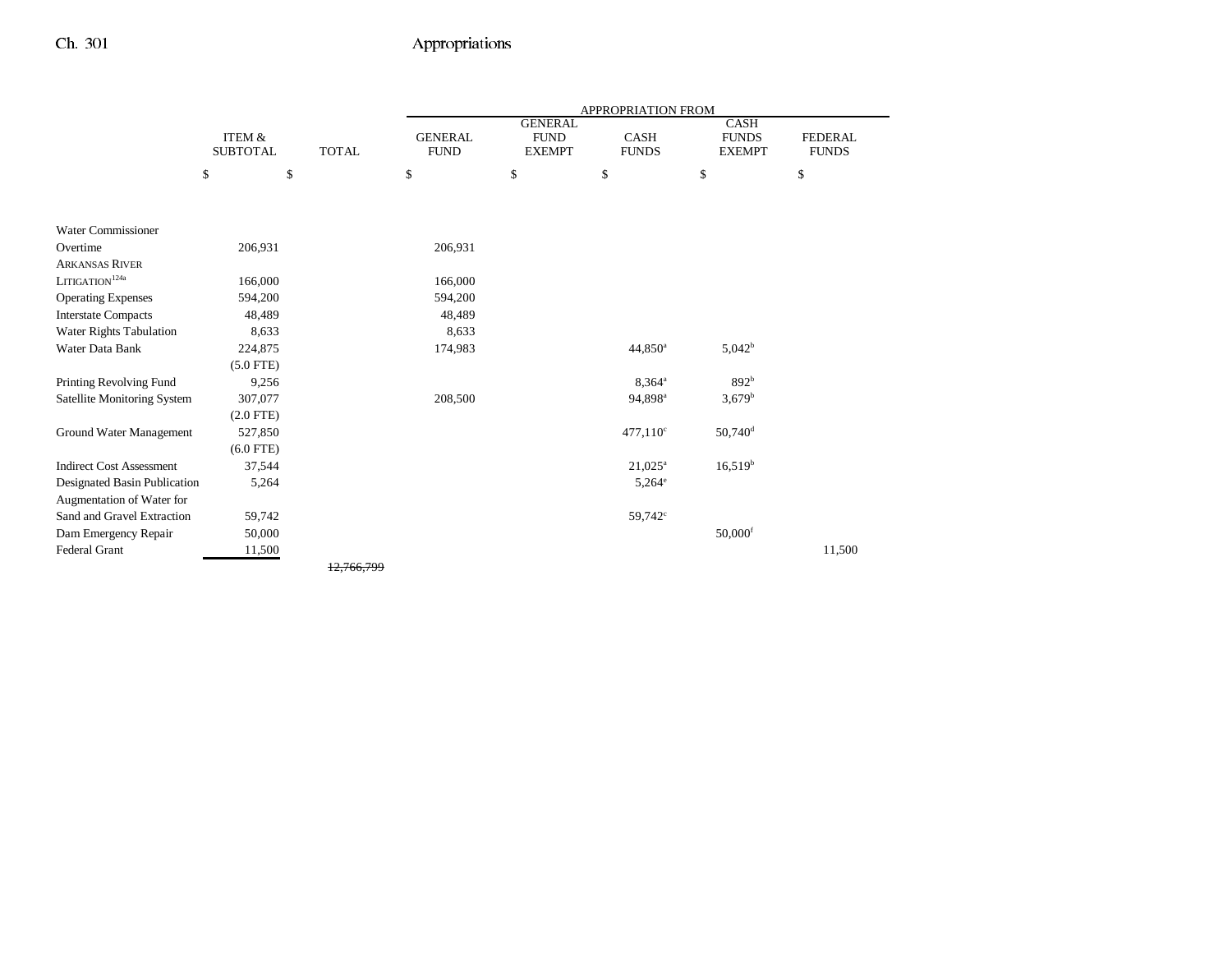#### 12,932,799

a These amounts shall be from various sources of cash funds.

 $\overline{b}$  These amounts shall be from various sources of cash funds exempt. RESERVES OF VARIOUS FUNDS.  $\overline{c}$  These amounts shall be from permit fees.

d This amount shall be from reserves in the Ground Water Management Fund.

e This amount shall be from applicant fees. For purposes of complying with the limitation on state fiscal year spending imposed by Article X, Section 20 of the State

Constitution, these moneys are included for informational purposes as they are continuously appropriated by a permanent statute or constitutional provision.

f This amount shall be from reserves in the Water Conservation Board Construction Fund.

### **(9) DIVISION OF WILDLIFE 125**

#### **(A) Division**

| <b>Administration Personal</b>     |               |  |
|------------------------------------|---------------|--|
| Services <sup>126</sup>            | 1,991,077     |  |
|                                    | $(31.8$ FTE)  |  |
| <b>Operating Expenses</b>          | 956,097       |  |
| <b>Hunting Recreation Personal</b> |               |  |
| <b>Services</b>                    | 17,418,586    |  |
|                                    | $(340.3$ FTE) |  |
| <b>Operating Expenses</b>          | 7,221,672     |  |
| <b>Fishing Recreation Personal</b> |               |  |
| <b>Services</b>                    | 13,757,074    |  |
|                                    | $(288.6$ FTE) |  |
| <b>Operating Expenses</b>          | 4.673.314     |  |
| Watchable Wildlife Personal        |               |  |
| <b>Services</b>                    | 667,005       |  |
|                                    | $(14.1$ FTE)  |  |
| <b>Operating Expenses</b>          | 353,192       |  |
| Nongame/Endangered                 |               |  |
| <b>Wildlife Personal Services</b>  | 1,365,687     |  |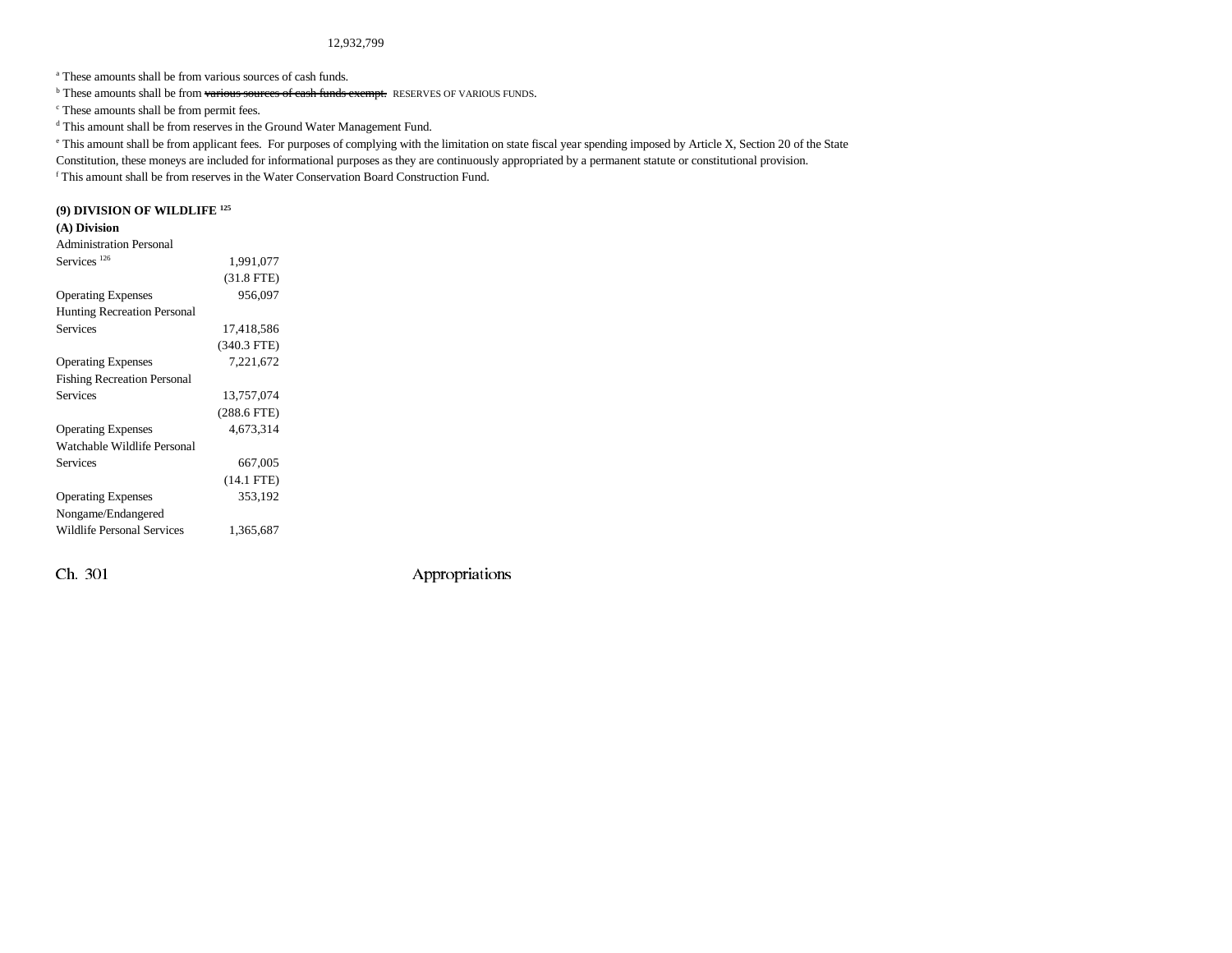|                                 |                           |              |                               |                                                | <b>APPROPRIATION FROM</b>   |                                              |                                |
|---------------------------------|---------------------------|--------------|-------------------------------|------------------------------------------------|-----------------------------|----------------------------------------------|--------------------------------|
|                                 | ITEM &<br><b>SUBTOTAL</b> | <b>TOTAL</b> | <b>GENERAL</b><br><b>FUND</b> | <b>GENERAL</b><br><b>FUND</b><br><b>EXEMPT</b> | <b>CASH</b><br><b>FUNDS</b> | <b>CASH</b><br><b>FUNDS</b><br><b>EXEMPT</b> | <b>FEDERAL</b><br><b>FUNDS</b> |
|                                 | \$                        | \$           | \$                            | \$                                             | \$                          | \$                                           | \$                             |
|                                 |                           |              |                               |                                                |                             |                                              |                                |
|                                 | $(29.5$ FTE)              |              |                               |                                                |                             |                                              |                                |
| <b>Operating Expenses</b>       | 1,006,681                 |              |                               |                                                |                             |                                              |                                |
| <b>GREAT OUTDOORS</b>           |                           |              |                               |                                                |                             |                                              |                                |
| <b>COLORADO BOARD</b>           |                           |              |                               |                                                |                             |                                              |                                |
| GRANTS <sup>126a</sup>          | 3,787,683                 |              |                               |                                                |                             |                                              |                                |
|                                 | $(22.3$ FTE)              |              |                               |                                                |                             |                                              |                                |
| <b>Indirect Cost Assessment</b> | 2,762,448                 |              |                               |                                                |                             |                                              |                                |
|                                 | 52,172,833                |              |                               |                                                | 44,337,764 <sup>a</sup>     | $350,000^{\circ}$                            | 7,485,069                      |
|                                 | 55,960,516                |              |                               |                                                | 44,751,812 <sup>a</sup>     | $4,137,683^b$                                | 7,071,021                      |

a This amount shall be from the from the Wildlife Cash Fund.

<sup>b</sup> <del>This amount</del> OF THIS AMOUNT, \$350,000 shall be from the Nongame Wildlife Voluntary Contribution <del>Fund.</del> FUND AND \$3,787,683 SHALL BE FROM THE GREAT OUTDOORS COLORADO BOARD.

#### **(B) Special Purpose**

| Wildlife Commission      |         |                        |
|--------------------------|---------|------------------------|
| Discretionary Fund       | 470.250 | $470.250$ <sup>a</sup> |
| Colorado Outdoors        |         |                        |
| Magazine Revolving Fund  |         |                        |
| <b>Personal Services</b> | 171.971 | 171.971 <sup>b</sup>   |
|                          |         | (4.0 FTE)              |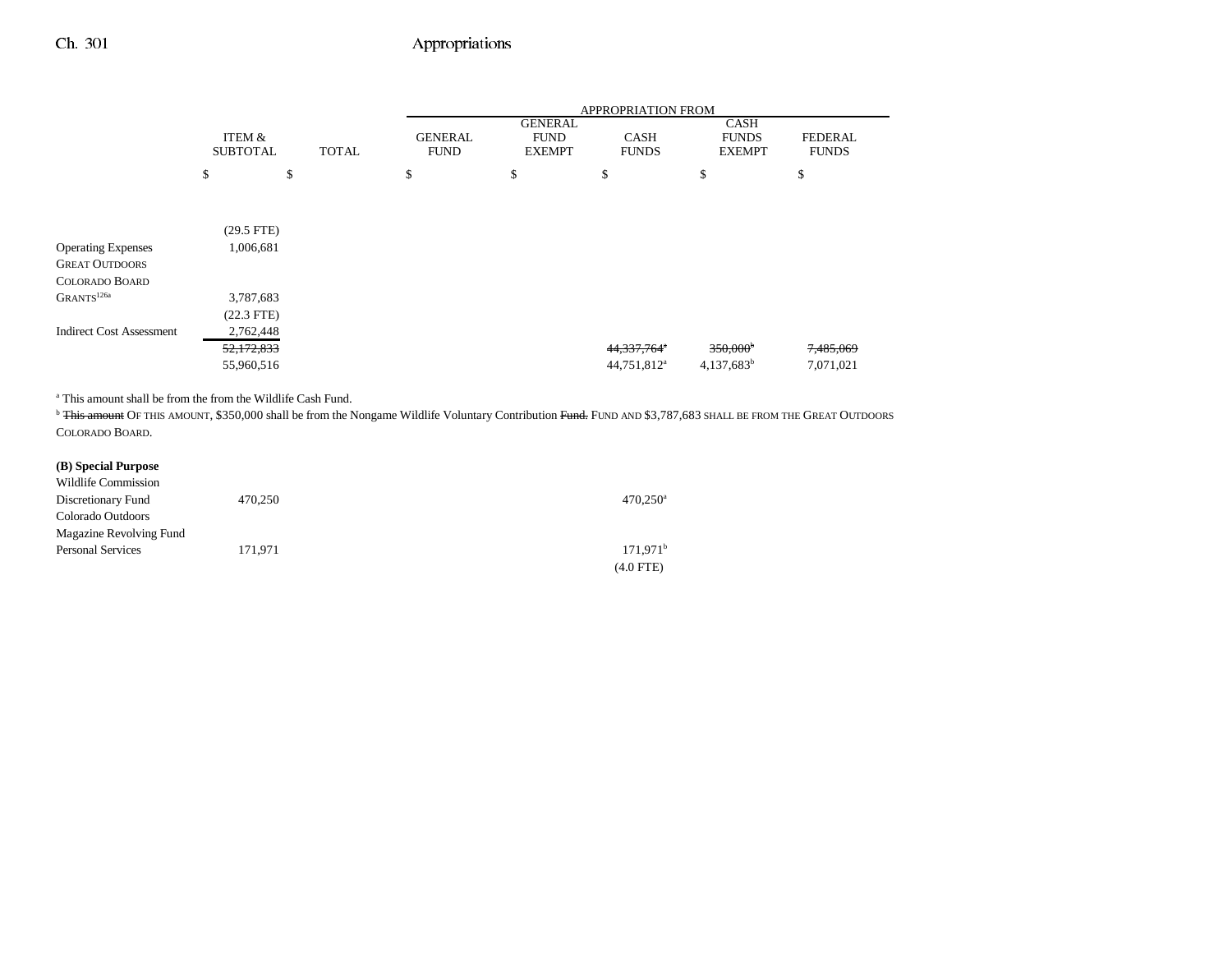| <b>Operating Expenses</b>    | 579,108   | 579,108 <sup>b</sup>   |
|------------------------------|-----------|------------------------|
| Search and Rescue Program    | 6,154     | 6.154c                 |
|                              |           | $(0.2$ FTE $)$         |
| <b>Instream Flow Program</b> | 296,027   | $296,027$ <sup>d</sup> |
| Wildlife Education Program   |           |                        |
| <b>Personal Services</b>     | 52.918    | 52,918 <sup>a</sup>    |
| <b>Operating Expenses</b>    | 9.971     | $9.971$ <sup>a</sup>   |
| <b>Habitat Partnership</b>   | 728,248   | 728,248 <sup>a</sup>   |
| <b>EMERGENCY FEEDING</b>     |           |                        |
| PROGRAM                      | 897,958   | 897,958 <sup>a</sup>   |
|                              | 2,314,647 |                        |
|                              | 3,212,605 |                        |

a These amounts shall be from the Wildlife Cash Fund.

**b** These amounts shall be from subscription revenues.

c This amount shall be from the Search and Rescue Fund.

d This amount shall be from the Wildlife Cash Fund and transferred to the Water Conservation Board Construction Fund.

### 54,487,480 59,173,121

| (10) SOIL CONSERVATION BOARD  |                |         |                       |  |  |
|-------------------------------|----------------|---------|-----------------------|--|--|
| <b>Personal Services</b>      | 268.914        | 256,687 | $12.227$ <sup>a</sup> |  |  |
|                               | $(5.0$ FTE $)$ |         |                       |  |  |
| <b>Operating Expenses</b>     | 27,609         | 26,896  | $713^a$               |  |  |
| Distributions to Soil         |                |         |                       |  |  |
| <b>Conservation Districts</b> | 209,714        | 209,714 |                       |  |  |
| Assistance to Local           |                |         |                       |  |  |
| Government                    | 31,146         | 31,146  |                       |  |  |
|                               |                |         |                       |  |  |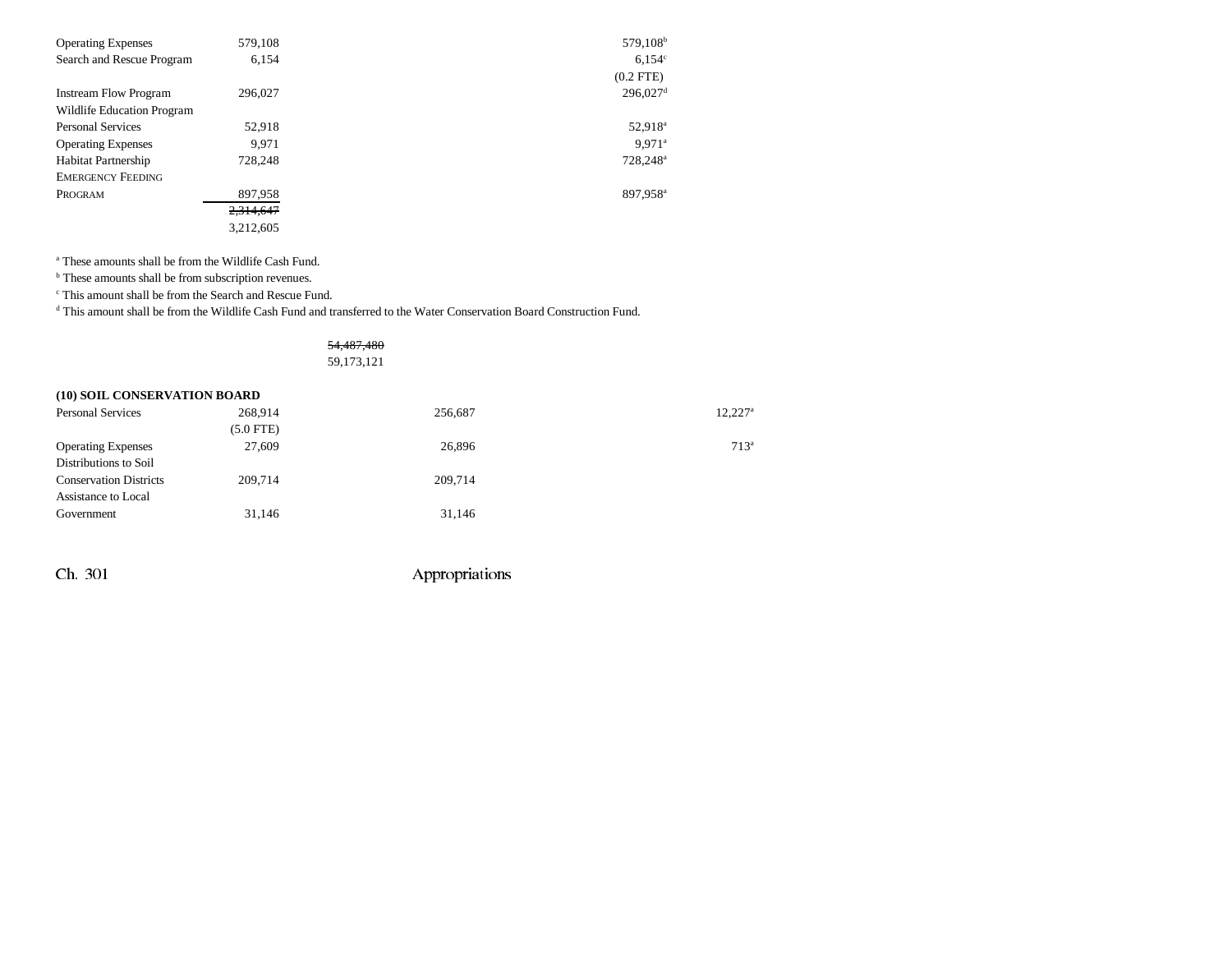|                                 |                           |    |              | <b>APPROPRIATION FROM</b>     |                                                |                             |                                              |                                |  |
|---------------------------------|---------------------------|----|--------------|-------------------------------|------------------------------------------------|-----------------------------|----------------------------------------------|--------------------------------|--|
|                                 | ITEM &<br><b>SUBTOTAL</b> |    | <b>TOTAL</b> | <b>GENERAL</b><br><b>FUND</b> | <b>GENERAL</b><br><b>FUND</b><br><b>EXEMPT</b> | <b>CASH</b><br><b>FUNDS</b> | <b>CASH</b><br><b>FUNDS</b><br><b>EXEMPT</b> | <b>FEDERAL</b><br><b>FUNDS</b> |  |
|                                 | \$                        | \$ |              | \$                            | \$                                             | \$                          | \$                                           | \$                             |  |
|                                 |                           |    |              |                               |                                                |                             |                                              |                                |  |
| Irrigation/Conservation         |                           |    |              |                               |                                                |                             |                                              |                                |  |
| Program                         | 92,520                    |    |              | 12,448                        |                                                |                             | $20,072$ <sup>a</sup>                        | 60,000                         |  |
|                                 | $(2.0$ FTE)               |    |              |                               |                                                |                             |                                              |                                |  |
| Food Security Act               | 5,000                     |    |              |                               |                                                |                             |                                              | 5,000                          |  |
| <b>Indirect Cost Assessment</b> | 5,524                     |    |              |                               |                                                |                             | 2,884 <sup>a</sup>                           | 2,640                          |  |
|                                 |                           |    | 640,427      |                               |                                                |                             |                                              |                                |  |

a Of these amounts, \$15,896(T) shall be from other state agencies and \$20,000 shall be from donations from local Soil Conservation Districts.

| <b>TOTALS PART XIV</b> |               |                         |              |                            |                         |
|------------------------|---------------|-------------------------|--------------|----------------------------|-------------------------|
| <b>(NATURAL)</b>       |               |                         |              |                            |                         |
| $RESOURCES)^{2,3}$     | \$115,502,175 | <del>\$24,055,403</del> | \$67,239,447 | <del>\$12.919.691</del> *  | <del>\$11,287,634</del> |
|                        | \$120,426,980 | \$24,213,831            | \$68,605,949 | $$16,730,872$ <sup>a</sup> | \$10,876,328            |

a Of this amount, \$5,193,832 contains a (T) notation.

**FOOTNOTES** -- The following statements are referenced to the numbered footnotes throughout section 2.

2 (Governor lined through this provision. See L. 96, p. 2364.)

3 All Departments, Totals -- The General Assembly requests that copies of all reports requested in other footnotes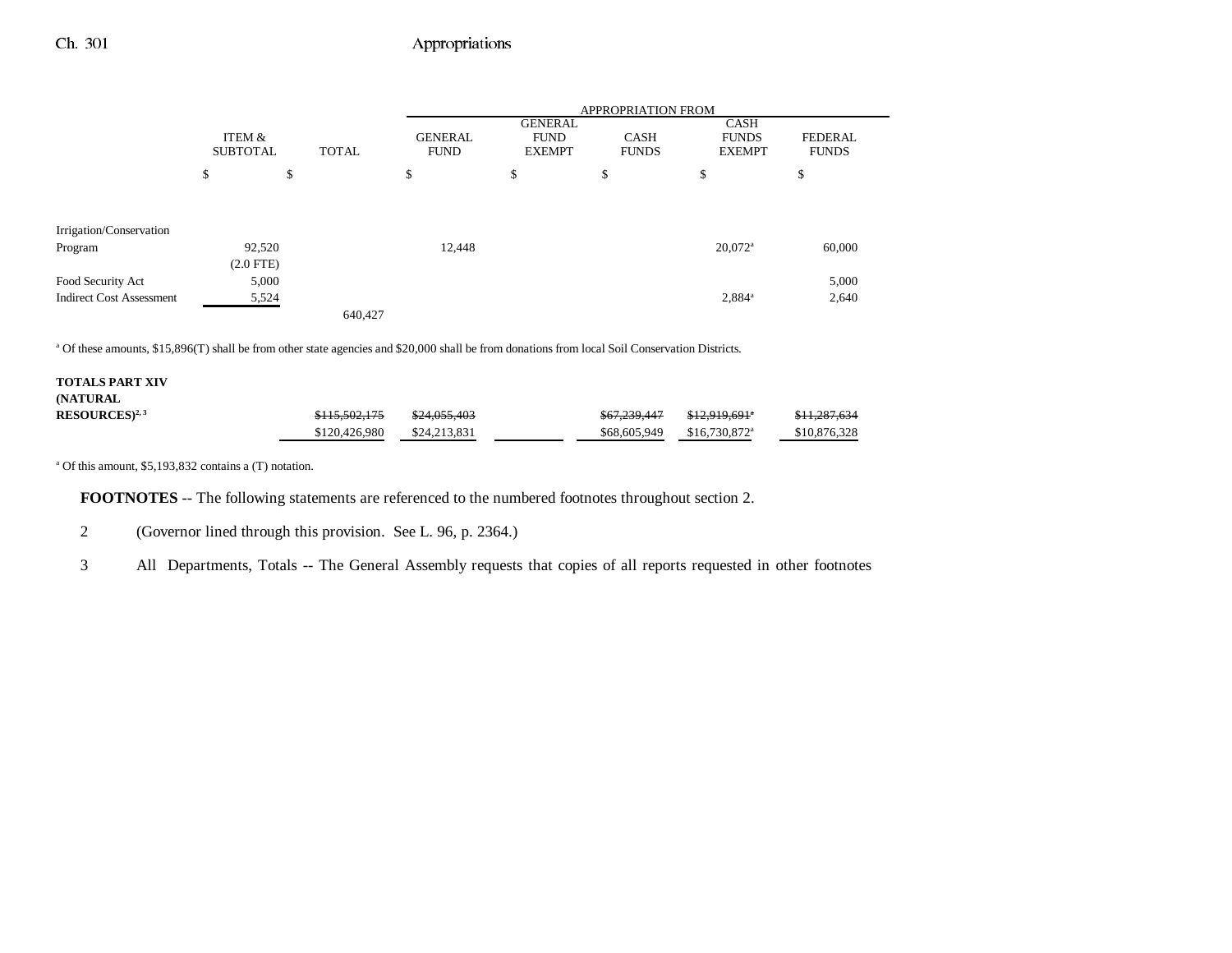contained in this act be delivered to the Joint Budget Committee and the majority and minority leadership in each house of the General Assembly.

- 114 Department of Law, Special Purpose, Comprehensive Environmental Response, Compensation and Liability Act Contracts; Department of Natural Resources, Executive Director's Office, Comprehensive Environmental Response, Compensation and Liability Act; and Department of Public Health and Environment, Hazardous Materials and Waste Management Division, Contaminated Site Cleanups -- The departments are requested to cooperate in the preparation of a report detailing each department's expenditures for CERCLA contracts. The report should include a case-by-case itemization of actual, estimated and requested funding for personal services, contract services, operating expenses and other costs. The report should be prepared annually and should be submitted with each department's budget request.
- 121 Department of Natural Resources, Executive Director's Office, Youth in Natural Resources Program -- The Department of Natural Resources is requested to submit a report outlining the activities of the Youth in Natural Resources Program. This report should include information on the number of youths participating in the program, the activities of the youths, and a distribution of the youths on the basis of race, national origin, ethnicity, and gender. This report should be submitted to the Joint Budget Committee by October 15, 1996.
- 122 (Governor lined through this provision. See L. 96, p. 2365.)
- 123 Department of Natural Resources, Parks and Outdoor Recreation, Administration, Great Outdoors Colorado Board Grants -- These funds are anticipated from the Great Outdoors Colorado Board, and while these funds are not subject to appropriation by the Legislature, pursuant to Article XXVII, Section 5 of the Colorado Constitution, they are shown here for informational purposes. The General Assembly accepts no obligation to continue funding these FTE and programs if Great Outdoors Colorado funds are no longer available.
- 124 Department of Natural Resources, Water Resources Division -- It is the intent of the General Assembly that General Fund support for the Satellite Monitoring System will continue, and that fair share user fees will be encouraged.
- 124a DEPARTMENT OF NATURAL RESOURCES, WATER RESOURCES DIVISION, ARKANSAS RIVER LITIGATION -- IT IS THE INTENT OF THE GENERAL ASSEMBLY T HAT THE WATER RESOURCES DIVISION BE ALLOWED TO EXPEND THESE FUNDS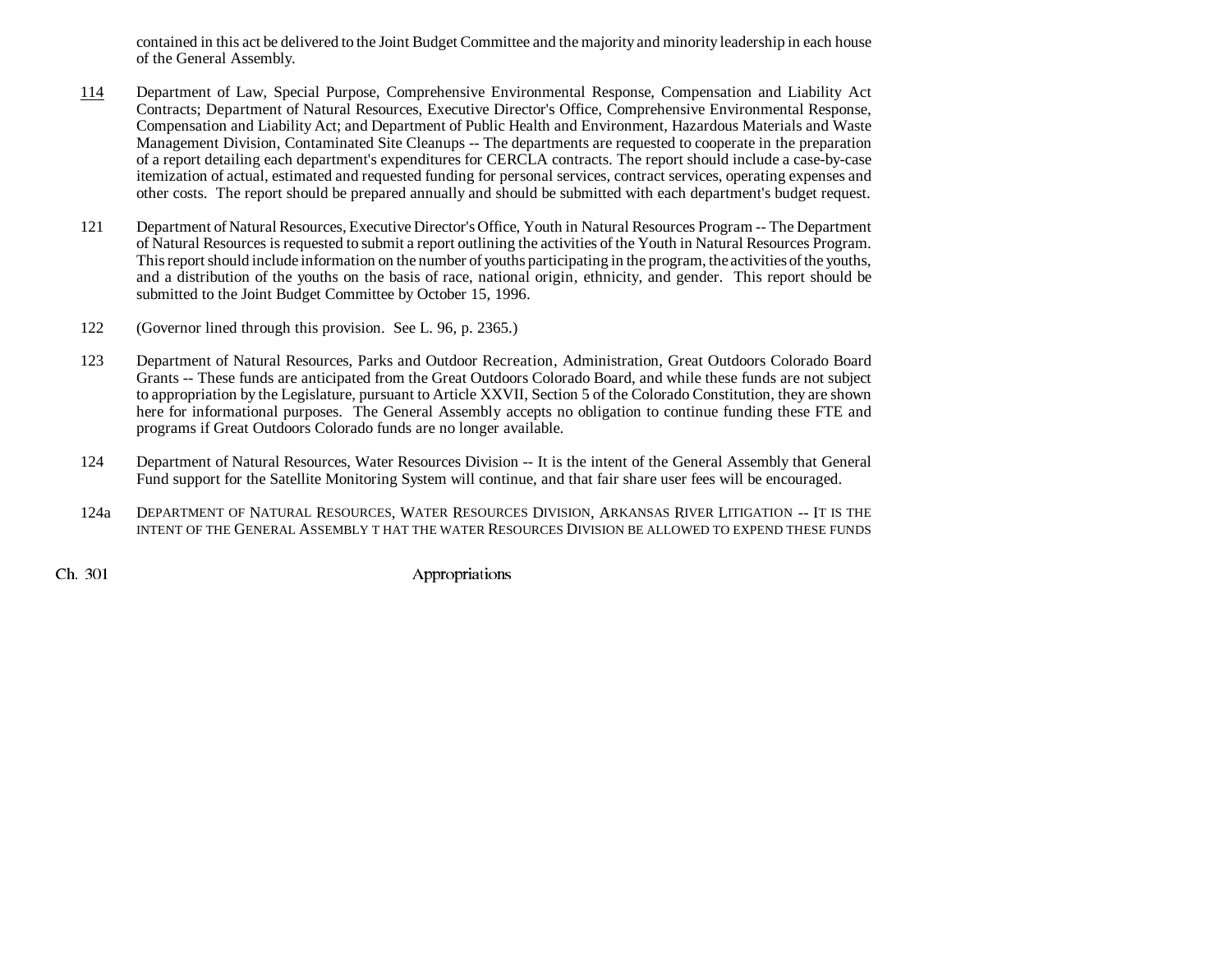|                 |              |                | APPROPRIATION FROM |              |               |              |  |  |
|-----------------|--------------|----------------|--------------------|--------------|---------------|--------------|--|--|
|                 |              |                | GENERAL            |              | <b>CASH</b>   |              |  |  |
| ITEM &          |              | <b>GENERAL</b> | <b>FUND</b>        | CASH         | <b>FUNDS</b>  | FEDERAL.     |  |  |
| <b>SUBTOTAL</b> | <b>TOTAL</b> | <b>FUND</b>    | <b>EXEMPT</b>      | <b>FUNDS</b> | <b>EXEMPT</b> | <b>FUNDS</b> |  |  |
|                 |              |                |                    |              |               |              |  |  |

#### IN EITHER FY 1996-97 OR FY 1997-98.

- 125 Department of Natural Resources, Division of Wildlife -- The appropriation to this division has been based upon and is subject to the Memorandum of Understanding between the Department of Natural Resources and the Joint Budget Committee of the General Assembly, which memorandum was signed by the chairman of each board or his or her designee, the director of each division, the executive director of the Department of Natural Resources, and the chairman of the Joint Budget Committee. The Memorandum of Understanding is on file at the office of the Joint Budget Committee. The intent of the Memorandum is to make the Department more cost-effective through line item consolidation in order to maximize productivity by using existing staff and funding levels to prioritize assignments and responsibly perform statutorily required functions.
- 126 Department of Natural Resources, Division of Wildlife, Division, Administration, Personal Services -- It is the intent of the General Assembly that 2.0 FTE associated with development and implementation of the Colorado Outdoor Recreation Information system be re-evaluated at the completion of this phase of the project. These FTE should not automatically be rolled into the Administration Personal services base. The Division should demonstrate the need for the continuation of these positions upon project implementation.
- 126a DEPARTMENT OF NATURAL RESOURCES, DIVISION OF WILDLIFE, DIVISION, GREAT OUTDOORS COLORADO BOARD GRANTS -- THESE FUNDS ARE TO BE FROM THE GREAT OUTDOORS COLORADO BOARD, AND WHILE THESE FUNDS ARE NOT SUBJECT TO APPROPRIATION BY THE LEGISLATURE, PURSUANT TO ARTICLE XXVII, SECTION 5 OF THE COLORADO CONSTITUTION, THEY ARE SHOWN FOR INFORMATION PURPOSES. THE GENERAL ASSEMBLY ACCEPTS NO OBLIGATION